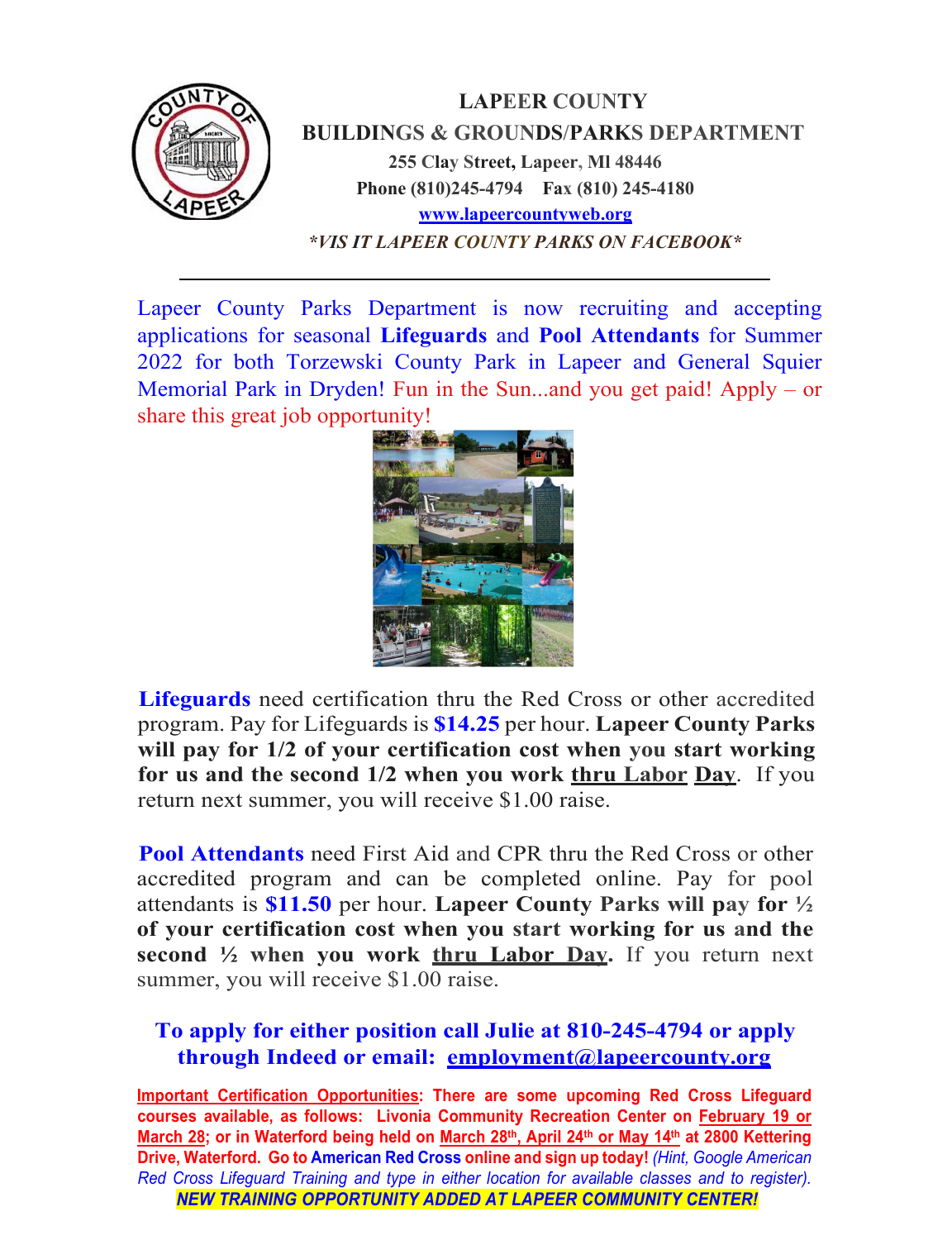

## **American Red Cross**

Proud Provider of **American Red Cross Aquatic Training** 

LIFEGUARD TRAINING ... Hiring for Year Round Employment!!!! Looks GREAT on work/college resumes~REGISTER NOW-lapeerpr.recdesk.com

This Blended Learning American Red Cross course for Professional Lifeguards<br>also includes CPR/AED & 1st Aid certification. Participants must be 15 yrs old<br>by last class, pass a pre-swim test, complete all on-line & in hous

Must be enrolled by March 11th @4PM. Pre Swim Test on first day of class 3/13.<br>TIMES/DATES: 4:00-8:00 p.m. March 13, 19, 20; April 3 & 10 FEE: \$250<br>All dates are Sundays except Saturday March 20th also have class. (If you commit to working for us after you get your certification you will be reimbursed \$110 on your first check)

WSI-Water Safety Instructor - Inquire Within....810-664-4431 Always Hiring certified Lifeguards and Teachers!

#### **SPECIALTY SWIM CLASSES**

A \$5 Late Fee applies starting 4/7/22.

**TEEN/ADULT-Beg./Develop./Refine./Tri Tune-up**<br>This class is for individuals 13 yr & older who need help with beginner skills<br>to those developing and/or refining the competitive strokes or preparing for<br>upcoming Triathlons participants.

| W | $8:00 - 9:00$ p.m. | 7 wk (4/20-6/1) | Pref. \$40 | Reg. \$52 |
|---|--------------------|-----------------|------------|-----------|
|   |                    |                 |            |           |

#### HOME SCHOOL SWIM LESSONS... 6 vrs. & older

| Level 1: T      | $1:00 - 1:45$ p.m. | 7 wk (4/19-5/31) |            |           |
|-----------------|--------------------|------------------|------------|-----------|
| Level 2: T      | $1:45 - 2:30$ p.m. | 7 wk (4/19-5/31) | Pref. \$35 | Reg. \$47 |
| Level 3 & 4 : T | $1:15 - 2:00$ p.m. | 8 wk (4/12-5/31) |            |           |
| Level 5 & 6: T  | $2:00 - 2:45$ p.m. | 8 wk (4/12-5/31) | Pref. \$39 | Reg. \$5  |

#### **DIVING DOLPHINS**

F

Young divers in grades 1-4 must be able to swim a length of the pool and not be afraid of the deep water. No previous diving experience is necessary. Diving progressions will be determined by each student's skills.

4:30 - 5:15 p.m. 6 wk (4/29-6/3) Pref. \$30 Reg. \$42

**BEG/ADV. DIVING...Grades 5-12 or Teacher Approval**<br>This class is a combination of diving skills. Student must be able to swim two continuous lengths of the pool. Avariety of dives & the 4-step approach, hurdle, and take-off will be introduced. Progression will be determined by each student's skills





#### A LATE FEE APPLIES STARTING April 7, 2022

**AOUACISE** 

Registration begins MARCH 17th at 9am for members. Open registration begins MARCH 19th at 9am. Go to LapeerPR.RecDesk.com to register online or stop at the front desk to register in person. A \$5 Late Fee applies starting  $4/7/22$ 

#### **DROP-IN AQUACISE**

Would you like to get in an extra class or try something new? Drop-ins are welcome in ALL our Aquacise classes on a space-available basis only. **DROP IN FEE \$10** Fee includes class only.

#### **LOW IMPACT AQUACISE**

A fun way to work all your joints and muscles in a stress free aquatic environment. Requires no swimming skills. 8 wk (4/11-6/6, OMIT 5/30) M & W 8:00 - 9:00 a.m. 8 wk Pref. \$57 Reg. \$69

#### **MOOVIN' TO THE MUSIC AQUACISE**

Aquacise "mooves" to the Music! Add a little pep to your workout by getting into the Music. This class will be a total body/cardio workout in the shallow end of the pool.

| M & W | $9:00 - 10:00$ a.m.  | 7 wk (4/11-6/6, OMIT 4/20, 25; 5/30) |            |           |
|-------|----------------------|--------------------------------------|------------|-----------|
| M & W | $10:00 - 11:00$ a.m. | 7 wk (4/11-6/6, OMIT 4/20, 25; 5/30) |            |           |
|       |                      | 7 wk                                 | Pref. \$50 | Reg. \$62 |

#### **AQUACISE**

Exercise without wear and tear on your body. The natural resistance of the water is an enjoyable way to get or stay in shape.

| T & TH | $10:30 - 11:30$ a.m. | 6 wk (4/28-6/7) |            |           |
|--------|----------------------|-----------------|------------|-----------|
|        |                      | 6 wk            | Pref. \$43 | Reg. \$55 |

#### TUFF STUFF AQUACISE

This class offers the same benefits of our regular Aquacise but at a much faster pace. Must be able to swim one length of the pool. T & TH 9:30 - 10:30 a.m. 6 wk (4/28-6/7)

Pref. \$43 Reg. \$55 6 wk

#### **MIX-IT UP AQUACISE**

Deep water or shallow water-you choose!!! Want more cardio with a body core workout in the deep end or tame it down a little more and stay in the shallow end - you choose! Deep water flotation belts provided if you would like. You do NOT need to be a swimmer to participate

|  | $9:00 - 10:00$ a.m. | 6 wk (4/29-6/3) |            |           |
|--|---------------------|-----------------|------------|-----------|
|  |                     | 6 wk            | Pref. \$32 | Reg. \$46 |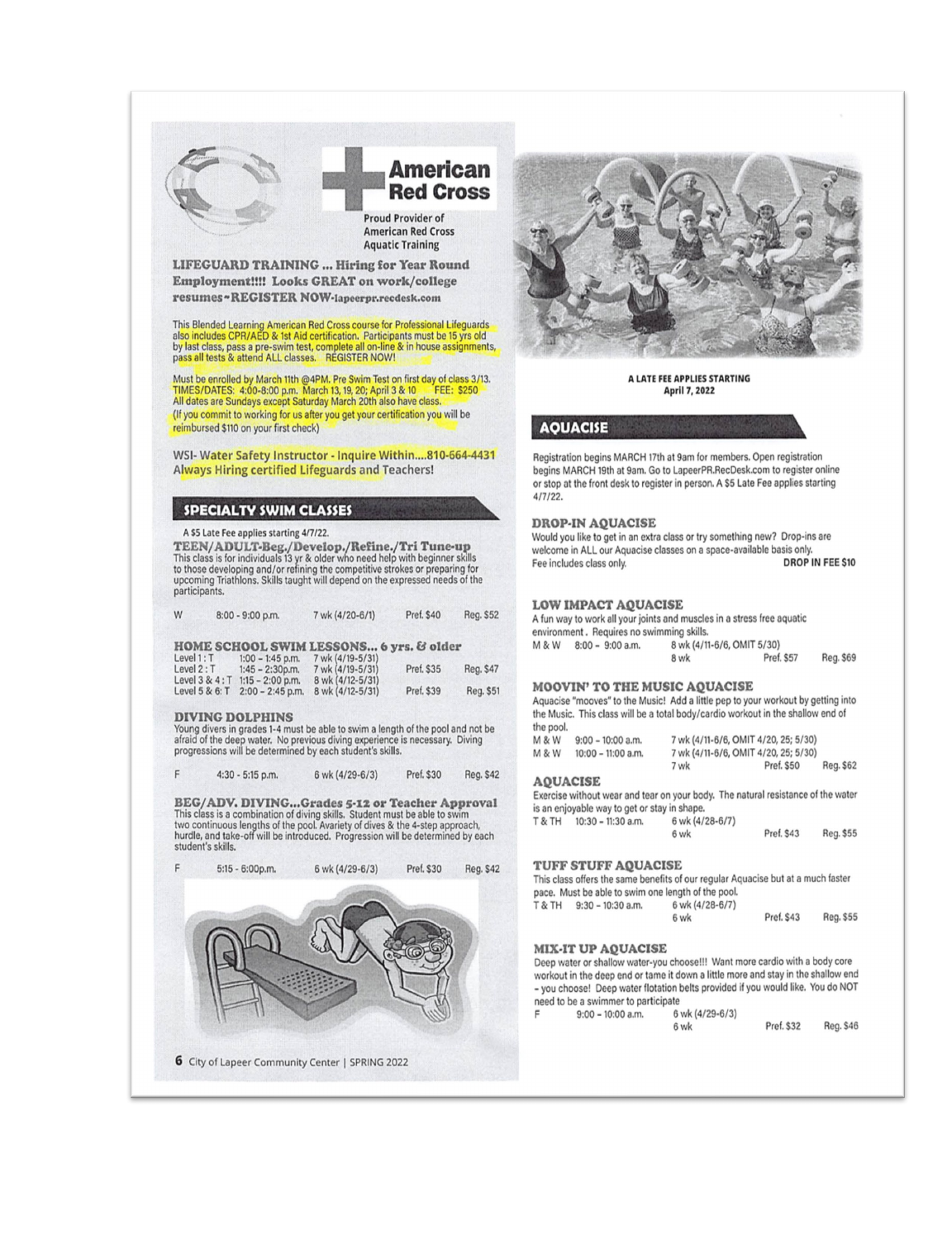# **JOB DESCRIPTION LAPEER COUNTY PARKS AND RECREATION DEPARTMENT** LIFEGUARD

#### General Summary

Under the supervision of the Facility Manager and Head Guard, responsible for ensuring the safety of facility patrons by educating, preventing, and responding to emergencies and providing first aid care as needed.

## Essential Functions

- 1. Recognize and respond according to training in emergencies
- 2. Enforce all aquatic facility policies, rules, and regulations.
- 3. Inspects the facility on a regular basis and report any unsafe conditions or equipment to supervisor.
- 4. Provide minor first aid care in non-emergency situations.
- 5. Complete records and reports as required.
- 6. Participate in regular in-service training sessions.

## Other Functions

7. Complete other duties as assigned

*This list may not be inclusive of the total scope of job functions to be performed. Duties and responsibilities may be added, deleted or modified at any time.*

#### Employment Qualifications

**Education:** None required, high school diploma preferred.

**Experience:** None required, one season of lifeguarding preferred.

**Other Requirements:** Current Lifeguarding, CPR, and First Aid certifications. Decisionmaking skills and public relations skills preferred.

*The qualifications listed above are intended to represent the minimum skills and experience levels associated with performing the duties and responsibilities contained in this job description. The qualifications should not be viewed as expressing absolute employment or promotional standards, nut as general guidelines that should be considered along with other job-related selection or promotional criteria.*

#### **FLSA Status:** Exempt

**Worker's Compensation Code:** 

**Occupational Employment Statistical Code:**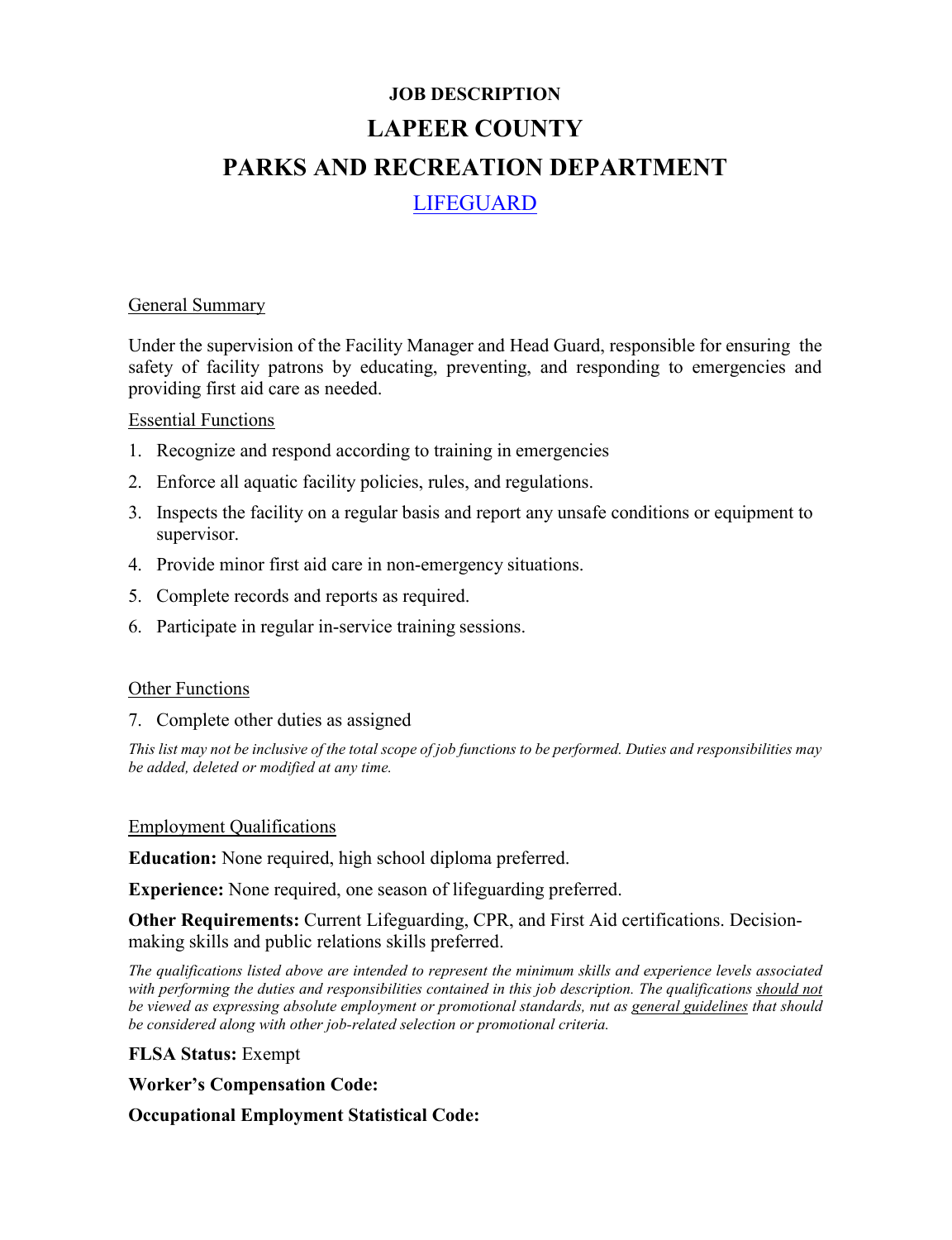#### *Job Description for Lifeguard (continued)—*

**Physical Requirements** [*This job requires the ability to perform the essential functions contained in this description. These include, but are not limited to, the following requirements and working conditions. Reasonable accommodations will be made for otherwise qualified applicants unable to fulfill one or more of these requirements]:*

Walks over uneven terrain to monitor facility and provide customer supervision. Ability to climb several flights of stairs to monitor slide usage and provide supervision. Ability to stand on feet for extended periods of time. Ability to maintain concentrated attention for extended periods of time.

#### **Working Conditions:**

Works outside in varying weather conditions. Exposure to environmental allergens such as grass, weeds and pollens. Exposure to water purifying chemicals.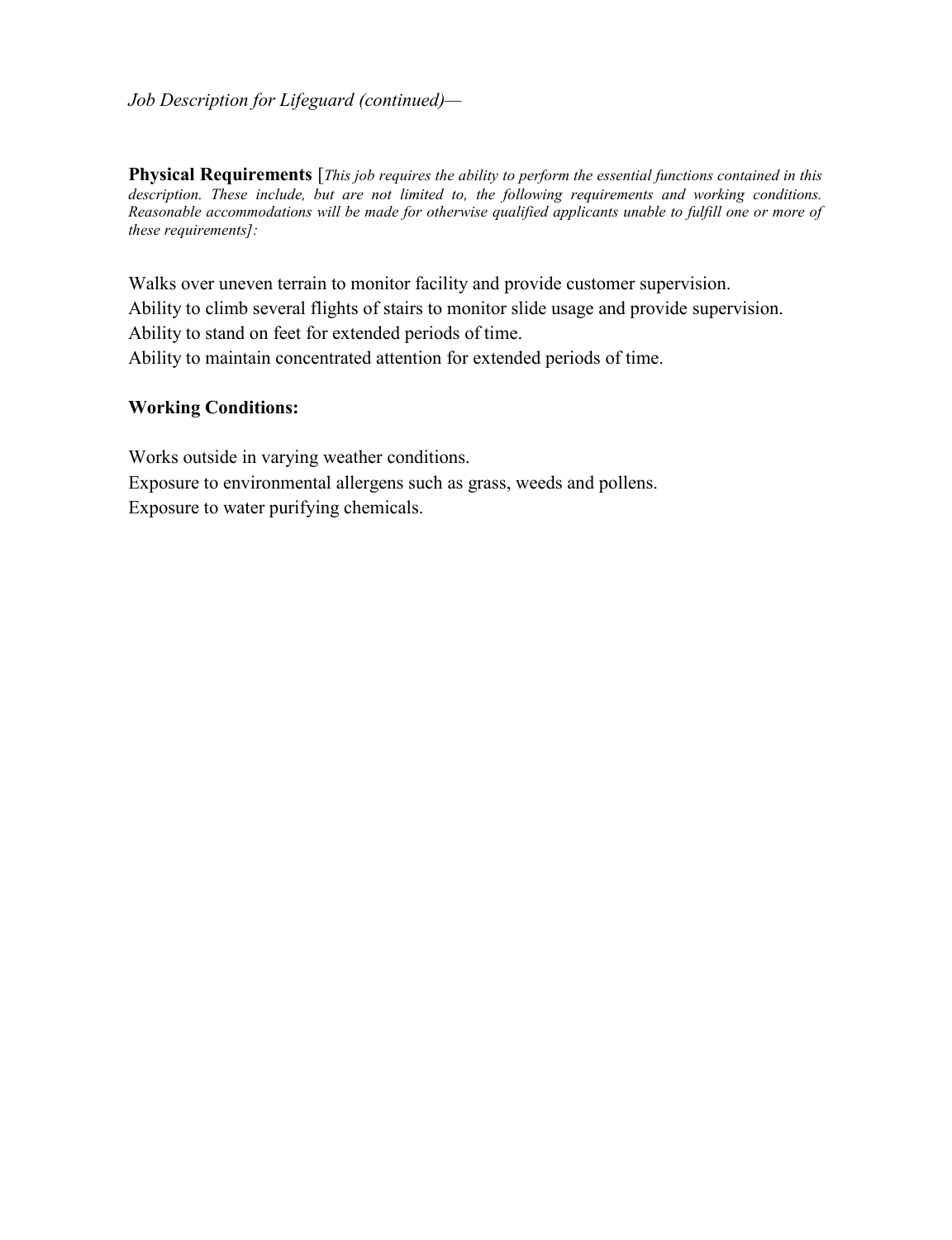# **JOB DESCRIPTION LAPEER COUNTY PARKS AND RECREATION DEPARTMENT**

# POOL ATTENDANT

## General Summary

Performs duties as a pool attendant as assigned. The Pool Attendant is responsible for the safe operation and use of amusement rides, to include: Water play area pools; waterslide; pontoon boat; splash pools; water fronts; and related amusement facilities.

## Essential Functions

- 1. Operation of amusement rides, and assists with the general monitoring of facility usage by the public.
- 2. Educates public on facility safety rules and enforces as necessary.
- 3. Picks up trash and maintains an orderly and customer friendly facility.
- 4. Reports observed facility safety issues to Head Guard or Facility Manager.

#### Other Functions

5. Other duties as assigned by the Facility Manager

*This list may not be inclusive of the total scope of job functions to be performed. Duties and responsibilities may be added, deleted or modified at any time.*

#### Employment Qualifications

## **Minimum Qualifications:**

- a. Ability to accurately follow written and oral instructions, and ability to work independently.
- b. Stamina to perform essential functions while standing for most of shift.
- c. Willingness to work flexible hours, including evenings and weekends.
- d. Customer service ethic including neat appearance and professional attitude.
- e. Ability to work together with other employees and managers to keep the facility safe, clean and efficient.